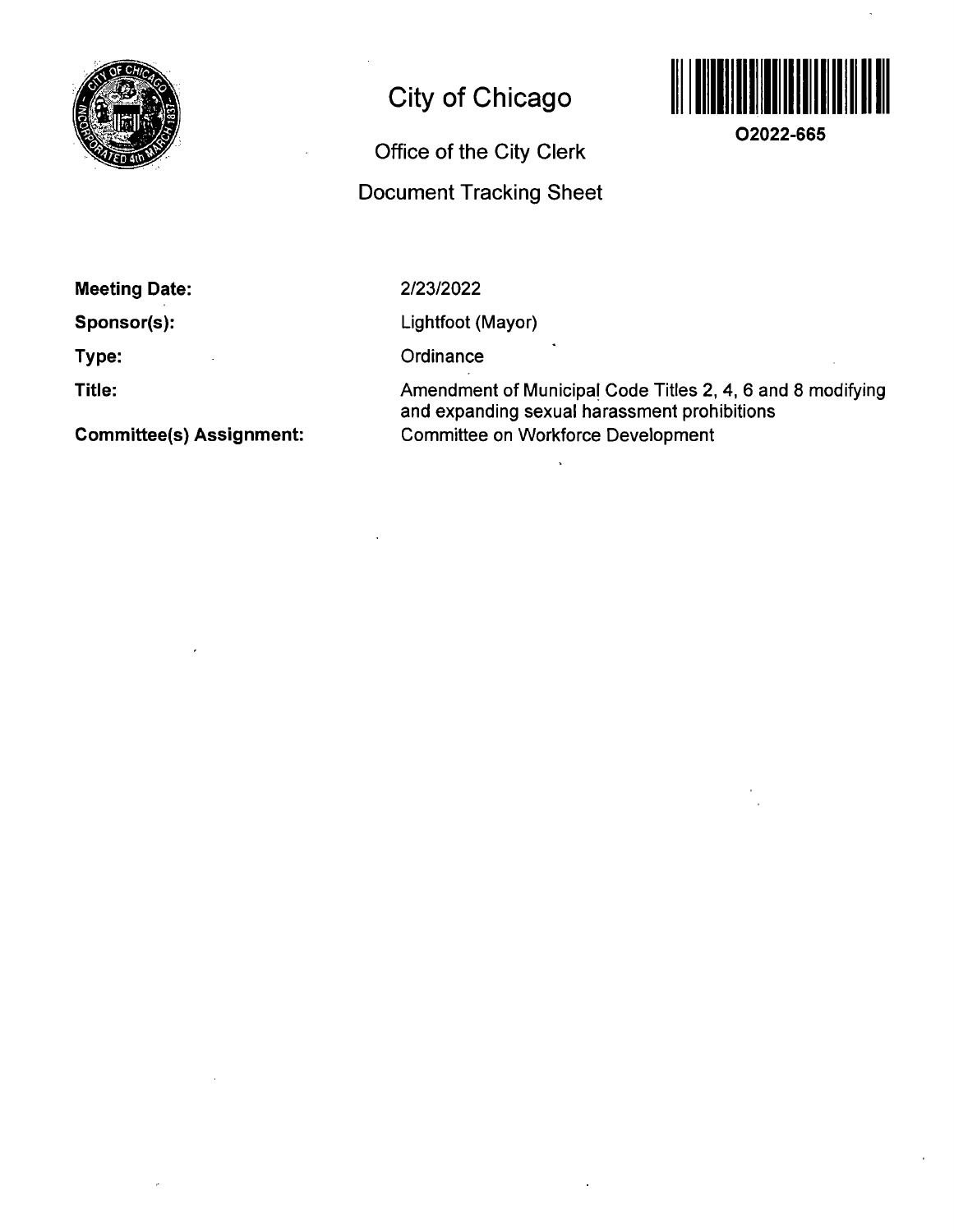

**1^** 

1-0^

#### **OFFICE OF THE MAYOR**

CITY OF CHICAGO

LORI E. LIGHTFOOT MAYOR

グ

February 23, 2022

# TO THE HONORABLE, THE CITY COUNCIL OF THE CITY OF CHICAGO

Ladies and Gentlemen:

At the request of the Commissioner of Human Relations, I transmit herewith an ordinance amending the Municipal Code to enhance the City's laws proscribing sexual harassment.

Your favorable consideration of this ordinance will be appreciated.

Very truly yours, Mayor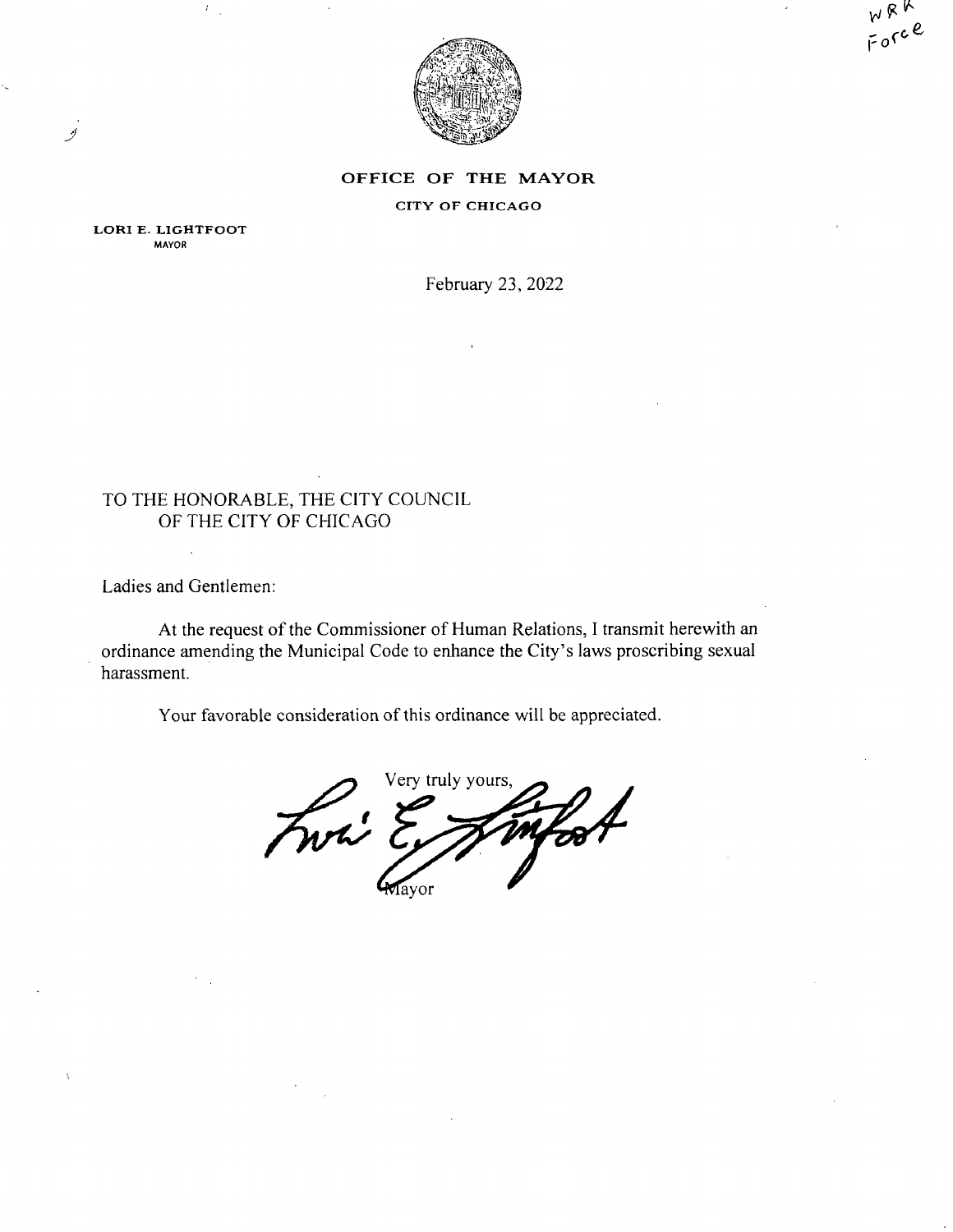# **ORDINANC E**

# **BE IT ORDAINED BY THE CITY COUNCIL OF THE CITY OF CHICAGO:**

SECTION 1. Section 2-92-612 of the Municipal Code of Chicago is hereby amended by adding the language underscored, and by deleting the language struck through, as follows:

# **2-92-612 Policy prohibiting sexual harassment.**

(a) For purposes of this section, the following definitions shall apply:

"Contract" means any contract, purchase order, construction project, or other agreement (other than a delegate agency contract or lease of real property or collective bargaining agreement) awarded by the eity City and whose cost is to be paid from funds belonging to or administered by the city City.

"Contractor" means the person to whom a contract is awarded.

"Sexual harassment" means any (i) unwelcome sexual advances or unwelcome conduct of a sexual nature; or (ii) requests for sexual favors or conduct of a sexual nature when  $(i_1)$  submission to such conduct is made either explicitly or implicitly a term or condition of an individual's employment;, or (ii 2) submission to or rejection of such conduct by an individual is. used as the basis for any employment decision affecting the individual; or (iii 3) such conduct has the purpose or effect of substantially interfering with an individual's work performance or creating an intimidating, hostile, or offensive working environment; or (iii) sexual misconduct, which means any behavior of a sexual nature which also involves coercion, abuse of authority, or misuse of an individual's employment position.

# (Omitted text is unaffected by this ordinance)

(b) Any solicitation for a contract advertised or otherwise communicated on or after June 30, 2018, and any contract entered into as a result of such solicitation, shall include a specification that the contractor shall, as prescribed by the Chief Procurement Officer, attest by affidavit that the contractor has a written policy prohibiting sexual harassment that shall include, at a minimum, the following information: (i) the illegality of sexual harassment; (ii) the definition of sexual harassment; and (iii) the legal recourse available for victims of sexual harassment in compliance with Section 2-160-040.

(Omitted text is unaffected by this ordinance)

**SECTION 2.** Section 2-120-510 of the Municipal Code of Chicago is hereby amended by adding the language underscored, and by deleting the language struck through, as follows:

# **2-120-510 Powers and duties.**

The Commission shall have the following powers and duties, in addition to those assigned by other provisions of the Municipal Code:

# (Omitted text is unaffected by this ordinance)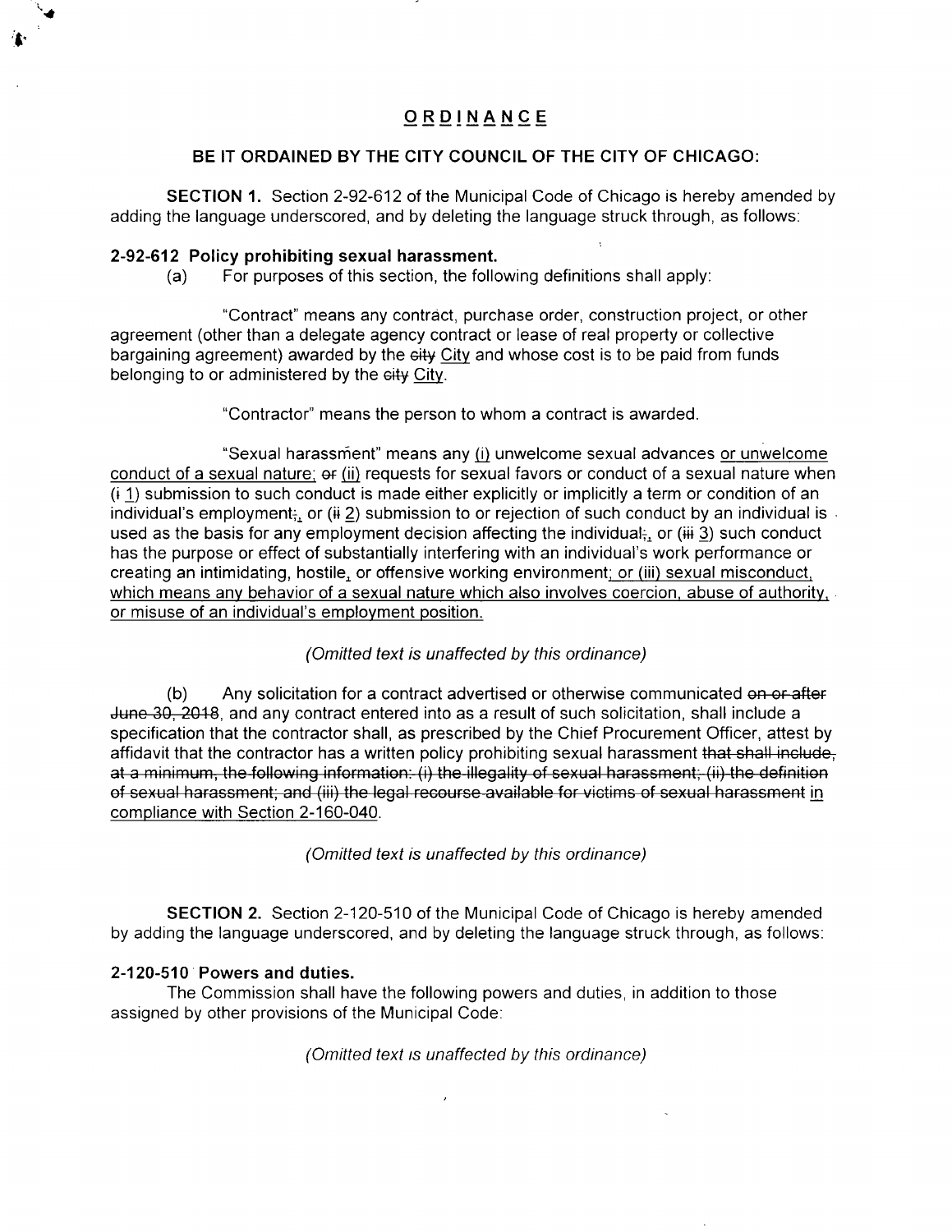(e) to initiate, receive^, and investigate, and adiudicate complaints of alleged violations of Chapters 2-160 and 5-8 of the Municipal Code. A complaint must-be-filed no later than-300 days after the alleged violation. The person-against whom a complaint-is-made shall be-given a-copy-thereof within 10 days after it is filed, and shall be allowed to be present and offer a defense at any hearing thereon. Any person who files a complaint or against whom a complaint is made may be represented by counsel at any stage of conciliation, investigation or<br>hearing on the complaint. The filing of a complaint pursuant to this section does not bar any person from seeking any other remedy that may be provided by law, except that in certain instances one or more intergovernmental agreements may specify before which governmental agency or court a person may pursue his or her complaint. Ifthe commission concludes, based on objective facts, that a complaint filed pursuant to this section is clearly frivolous, clearly vexatious, or brought primarily for purposes of harassment, the commission is authorized to impose a fine on the complainant of not less than \$250.00 and up to \$1,000.00 for each such filing,

(Omitted text is unaffected by this ordinance)

**SECTION 3.** Chapter 2-120 of the Municipal Code of Chicago is hereby amended by adding a new Section 2-120-511, as follows:

#### **2-120-511 Adjudicatorial proceedings.**

 $\Delta$ 

(a) Except as otherwise set by subsection (b) below, a complaint must be filed no later than 365 days after the alleged violation. The person against whom a complaint is made shall be given a copy thereof within 10 days after it is filed, and shall be allowed to be present and offer a defense at any hearing thereon. Any person who files a complaint or against whom a complaint is made may be represented by counsel at any stage of conciliation, investigation, or hearing on the complaint. The filing of a complaint pursuant to this section does not bar any person from seeking any other remedy that may be provided by law, except that in certain instances one or more intergovernmental agreements may specify before which governmental agency or court a person may pursue the complaint. If the Commission concludes, based on objective facts, that a complaint filed pursuant to this section is clearly frivolous, clearly vexatious, or brought primarily for purposes of harassment, the Commission is authorized to impose a fine on the complainant of not less than \$250.00 and up to \$1,000.00 for each such filing.

(b) In cases of sexual harassment, the Commission may delay the issuance of a complaint to the respondent up to 30 days after it is filed.

SECTION 4. Section 2-156-010 of the Municipal Code of Chicago is hereby amended by adding the language underscored, and by deleting the language struck through, as follows

#### **2-156-010 Definitions.**

The following definitions shall apply for purposes of this chapter:

#### (Omitted text is unaffected by this ordinance)

(z) "Sexual harassment" means any (i) unwelcome sexual advances or unwelcome conduct of a sexual nature; or (ii) requests for sexual favors or conduct of a sexual nature when  $(1)$  submission to such conduct is made either explicitly or implicitly a term or condition of an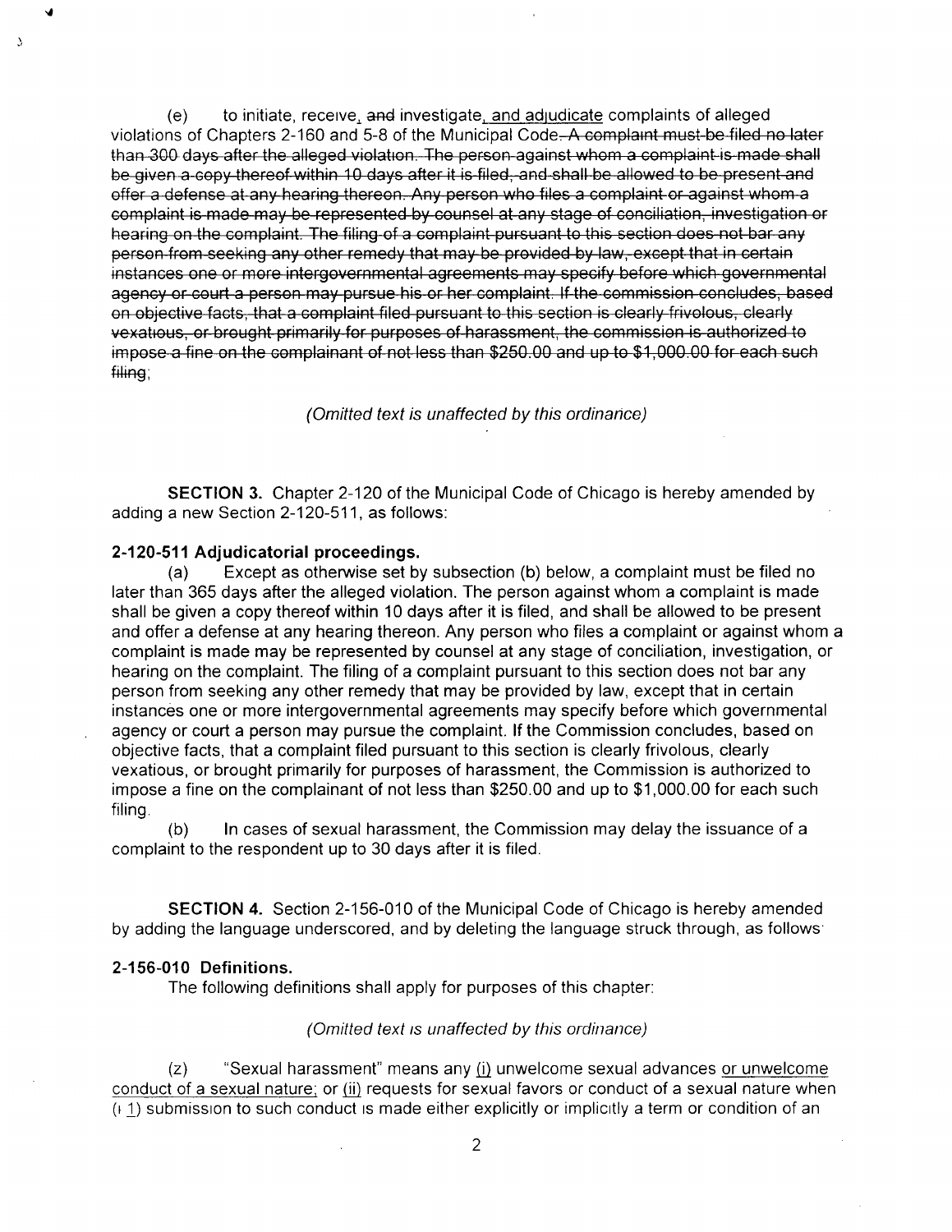individual's employment<sub>ia</sub> or (ii 2) submission to or rejection of such conduct by an individual is used as the basis for any employment decision affecting the individual; or (iii 3) such conduct has the purpose or effect of substantially interfering with an individual's work performance or creating an intimidating, hostile, or offensive working environment; or (iii) sexual misconduct, which means any behavior of a sexual nature which also involves coercion, abuse of authority, or misuse of an individual's employment position.

SECTION 5. Section 2-156-145 of the Municipal Code of Chicago is hereby amended by adding the language underscored, and by deleting the language struck through, as follows:

# **2-156-145 Ethics and sexual harassment education.**

(a)  $(1)$  Except as otherwise provided in subsection (a)(2), each official, member of an alderman's personal staff, city council City Council committee staff member, and each person holding a senior executive service position with the eity City (all positions listed in Appendix A to Chapter 2-74 of the code Code) shall attend an ethics education seminar offered by the board of ethics Board of Ethics within 120 days of becoming an official, member of an alderman's personal staff, city council City Council committee staff member, or holding a senior executive service position with the eity City; and every four years annually thereafter.

(2) Each eity City employee and official not covered in subsection (a)(1) shall complete an ethics training program in a manner specified and offered by the board of ethics Board of Ethics within 60 days of employment with the eity City or becoming a eity City official and annually thereafter.

(3) The seminar offered in accordance with this subsection (a) shall educate persons required to take the seminar as to their duties and responsibilities under this chapter.

(Omitted text is unaffected by this ordinance)

SECTION 6. Section 2-156-465 of the Municipal Code of Chicago is hereby amended by adding the language underscored, and by deleting the language struck through, as follows:

# **2-156-465 Sanctions.**

Ó.

(Omitted text is unaffected by this ordinance)

(b) Fines. The following fines shall, as appropriate, apply to violations of this chapter:

# (Omitted text is unaffected by this ordinance)

(7) Violation of sexual harassment provisions. Any person who violates Section 2-156-149 shall be subject to fine of not less than \$1,000.00 \$5,000.00 and not more than \$5,000.00 \$10,000.00 for each violation.

(Omitted text is unaffected by this ordinance)

SECTION 7. Section 2-160-020 of the Municipal Code of Chicago is hereby amended by adding the language underscored, and by deleting the language struck through, as follows:

# **2-160-020 Definitions.**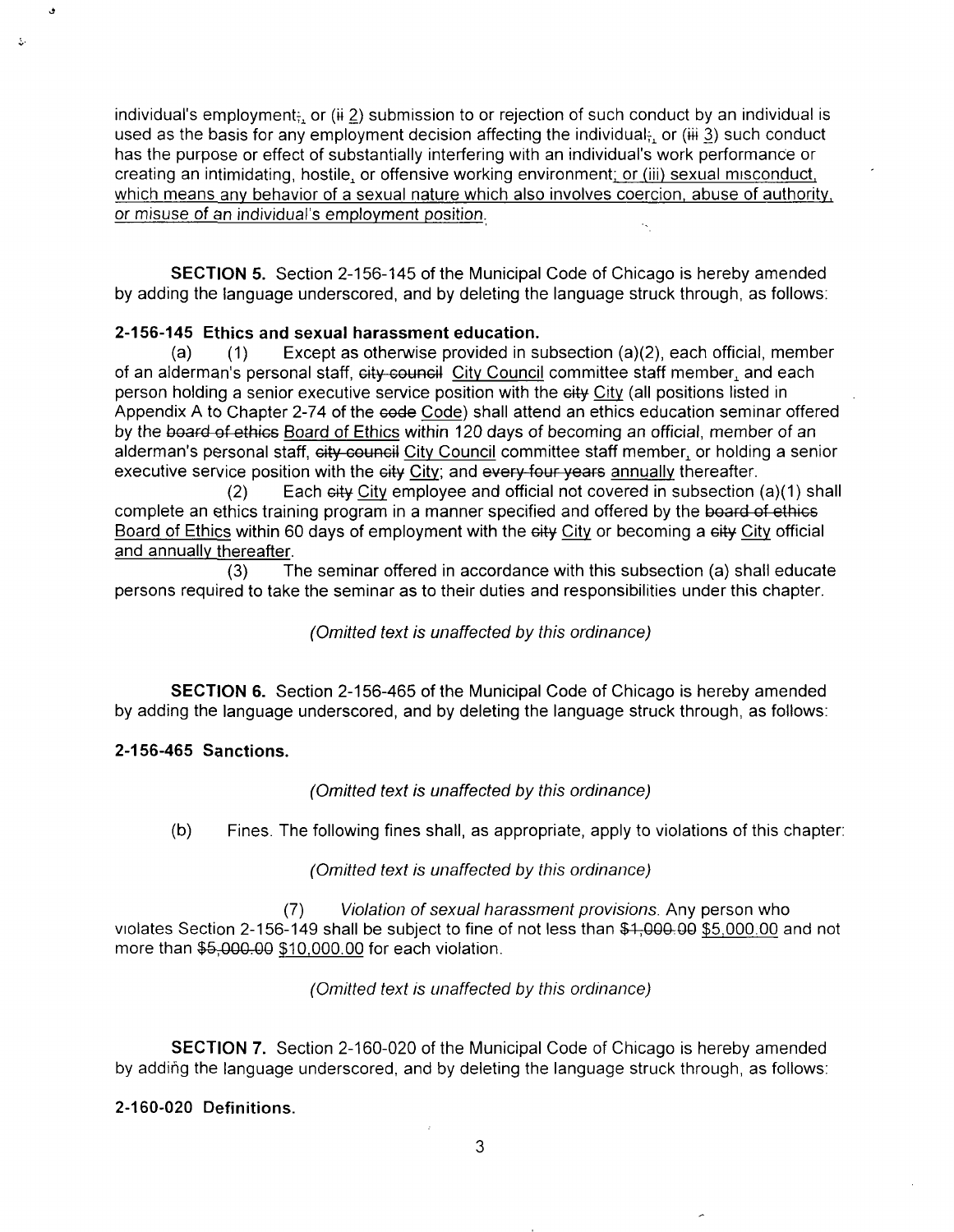Whenever used in this chapter:

 $\mathcal{L}$ 

 $\mathcal{H}_{\mathcal{A}}$ 

(a) "Age" means chronological age of not less than 40 years.

(aa-) "Applicant" means any person pursuing employment with an employer or with or through an employment agency.

(aaa) "Credit history" means a record of an individual's past borrowing and repaying, including information about late payments and bankruptcy.

(aaaa) "Credit report" means any written or other communication of any information by a consumer reporting agency that bears on a consumer's creditworthiness, credit standing, credit capacity, or credit history.

(b) "Credit transaction" means the grant, denial, extension, or termination of credit to an individual.

(e) "Disability" means:

(i) a determinable physical or mental characteristic which may result from disease, injury, congenital condition of birth or functional disorder including, but not limited to, a determinable physical characteristic which necessitates a person's use of a guide, hearing, or support dog; or

- (ii) the history of such a characteristic; or
- (iii) the perception of such a characteristic by the person complained against.

 $(d)$  "Employee" means an individual who is engaged to work in within the geographical boundaries of the City of Chicago for or under the direction and control of another for monetary or other valuable consideration.

(dd) "Employer" means any individual, partnership, association, corporation, limited liability company, business trust, or any person or group of persons that provides employment for one or more employees in the current or preceding calendar year, and any agent of such an entity or person. To qualify as an employer for purposes of Section 2-160-054, such individual, group, or entity must: (1) be subject to one or more of the license requirements in Title 4 of this Code; and/or (2) maintain a business facility within the geographic boundaries of the City; or (3) both (1) and (2). The City of Chicago qualifies as an employer for purposes of this Section 2-160-054.

(ddd) "Employment" means any occupation or vocation.

(e) "Employment agency" means a person that undertakes to procure employees or opportunities to work for potential employees, either through interviews, referrals, advertising^ or any combination thereof.

(f) "Gender identity" means the actual or perceived appearance, expression, identity, or behavior; of a person as being male or female, whether or not that appearance, expression, identity, or behavior is different from that traditionally associated with the person's designated sex at birth

(§) "Marital status" means the legal status of being single, married, divorced, separated, or widowed.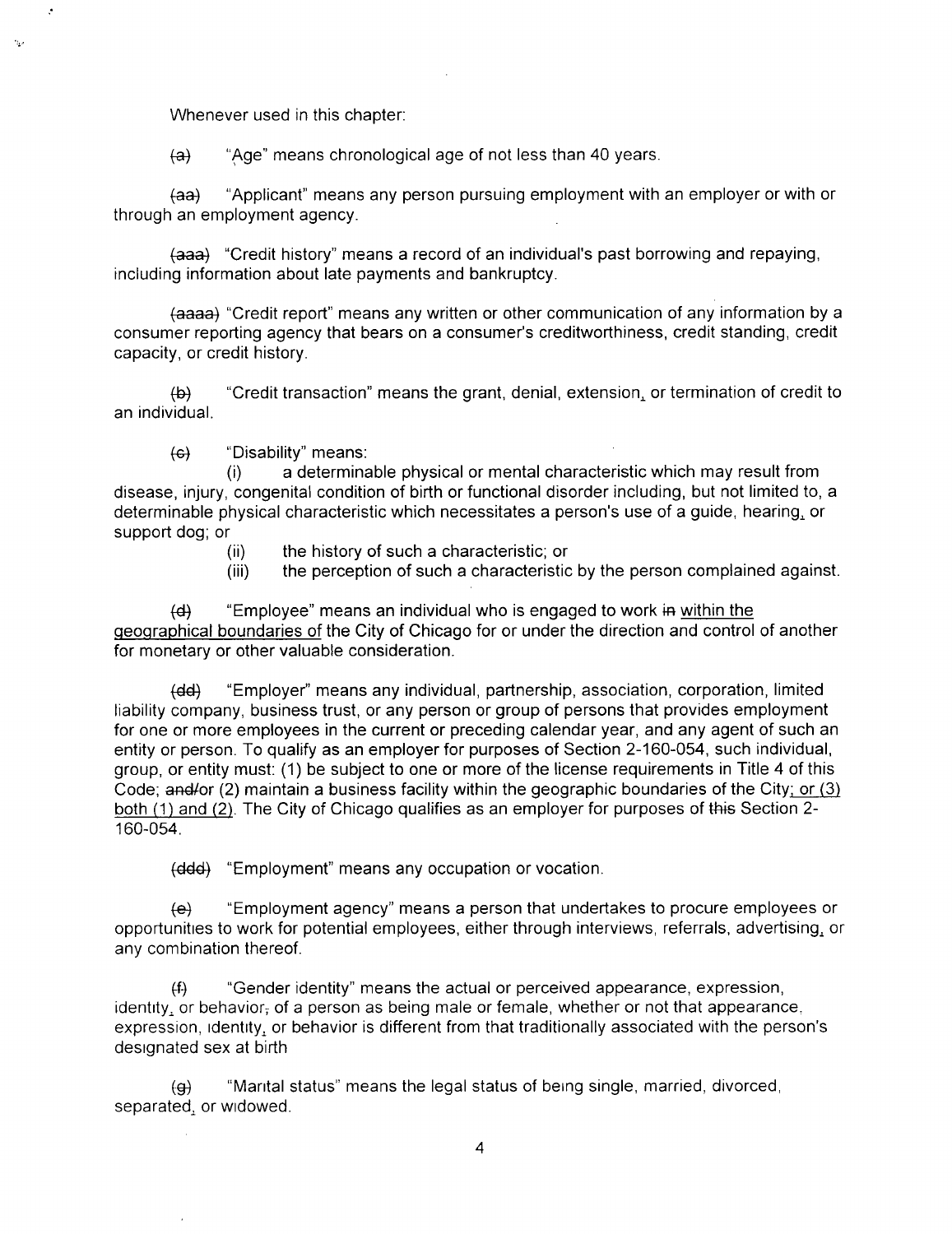(h) "Military status" means (1) being on active duty in, or in any reserve component of, any branch of the armed forces of the United States, the State of Illinois, or any other state; (2) being a veteran of any such branch of the armed forces; or (3) the fact of discharge from any such branch of the armed forces and the reasons for such discharge.

(i) "Parental status" means the status of living with one or more dependent minor or disabled children.

 $(i)$  "Public accommodation" means a place, business establishment, or agency that sells, leases, provides, or offers any product, facility, or service to the general public, regardless of ownership or operation (i) by a public body or agency; (ii) for or without regard to profit; or (iii) for a fee or not for a fee. An institution, club, association, or other place of accommodation which has more than 400 members, and provides regular meal service and regularly receives payment for dues, fees, accommodations, facilities, or services from or on behalf of nonmembers for the furtherance of trade or business shall be considered a place of public accommodation for purposes of this chapter.

(k) "Religion" means all aspects of religious observance and practice, as well as belief, except that with respect to employers "religion" has the meaning ascribed to it in Section 2-160-050.

(I) "Sexual orientation" means the actual or perceived state of heterosexuality, homosexuality or bisexuality, a person's actual or perceived sexual and emotional attraction, or lack thereof, to another person.

(m) "Sexual harassment" means any (i) unwelcome sexual advances or unwelcome conduct of a sexual nature; or (ii) requests for sexual favors or conduct of a sexual nature when (1) submission to such conduct is made either explicitly or implicitly a term or condition of an individual's employment; or (2) submission to or rejection of such conduct by an individual is used as the basis for any employment decision affecting the individual<sub> $\frac{1}{2}$ </sub> or (3) such conduct has the purpose or effect of substantially interfering with an individual's work performance or creating an intimidating, hostile, or offensive working environment; or (iii) sexual misconduct, which means any behavior of a sexual nature which also involves coercion, abuse of authority, or misuse of an individual's employment position.

 $(n)$  "Source of income" means the lawful manner by which an individual supports himself and his or her individuals support themselves and their dependents.

SECTION 8. Section 2-160-040 of the Municipal Code of Chicago is hereby amended by adding the language underscored, as follows:

# **2-160-040 Sexual harassment**

(a) No employer, employee, agent of an employer, employment agency, or labor organization shall engage in sexual harassment. An employer shall be liable for sexual harassment by nonemployees or nonmanagerial and nonsupervisory employees only if the employer becomes aware of the conduct and fails to take reasonable corrective measures.

(b) Every employer shall have a written policy document prohibiting sexual harassment.

(1) The written policy document shall include at least the following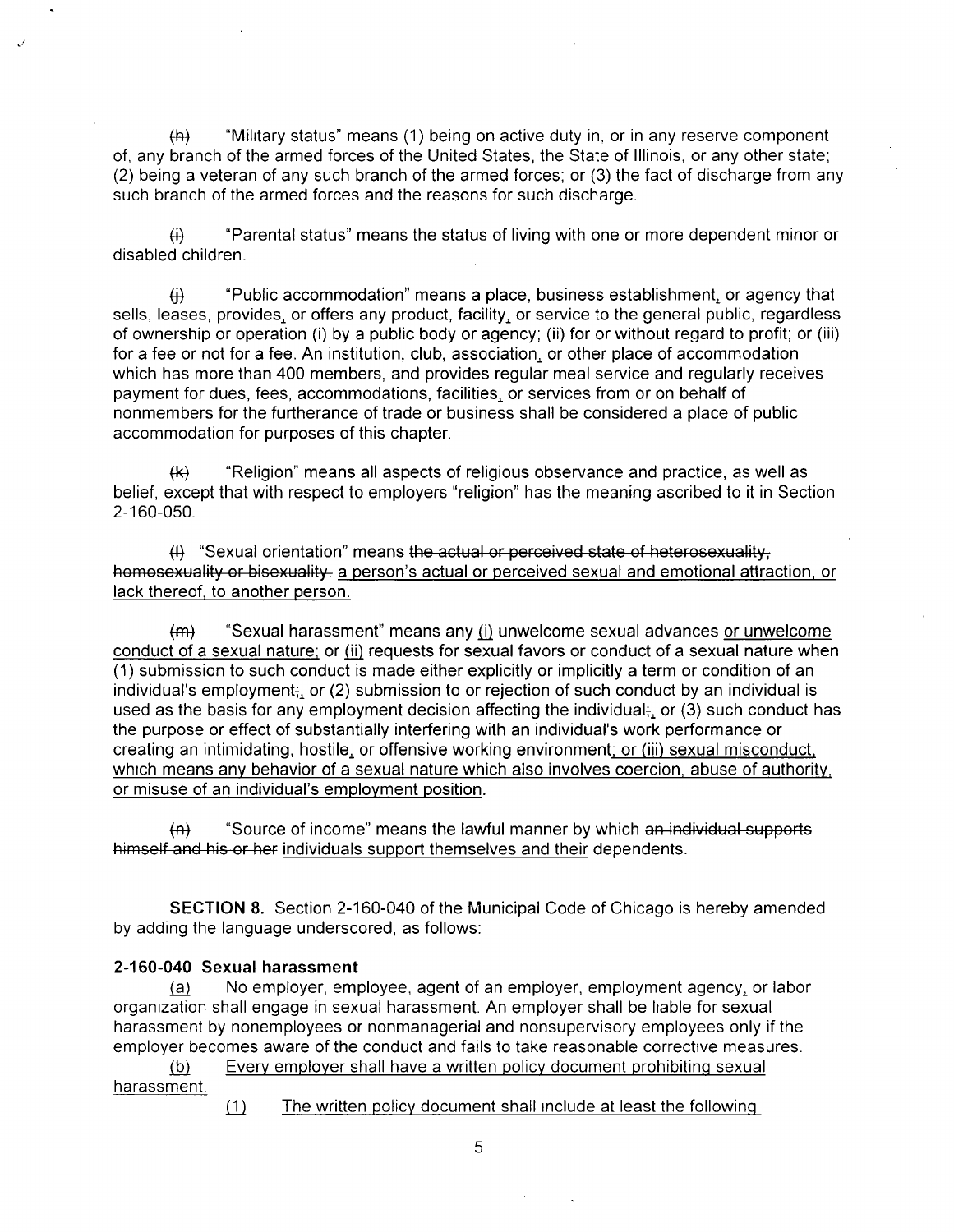- (A) A statement that sexual harassment is illegal in Chicago.
- (B) The definition of sexual harassment as defined in Section 2-160-

020

 $\mathbf{f}$ 

- (C) A reguirement that all employees participate in:
	- (i) sexual harassment prevention training annually.

(a) Emplovees shall participate in a minimum of one hour of sexual harassment prevention training annually.

- (b) Anyone who supervises or manages employees shall participate in a minimum of two hours of sexual harassment prevention training annually.
- (ii) one hour of bystander training annually.
- (D) Examples of prohibited conduct that constitute sexual harassment.
- (E) Details on:

(i) how an individual can report an allegation of sexual

harassment, including, as appropriate, instructions on how to make a confidential report, with an internal complaint form, to a manager, employer's corporate headguarters or human resources department, or other internal reporting mechanism; and

(ii) legal services, including governmental, available to employees who may be victims of sexual harassment.

(F) A statement that retaliation for reporting sexual harassment is illegal in Chicago.

(2) The written policy document shall be provided in an employee's primary language within the first calendar week of that employee's emplovment.

(c) Every employer shall reguire its employees to participate in the trainings and time reguirements reguired by Section 2-160-040(b)(1)(C). For the annual reguired sexual harassment prevention training, an employer may use the model sexual harassment prevention training program prepared by the State of Illinois reguired under 775 ILCS 5/2-109, or mav establish its own sexual harassment prevention training program that eguals or exceeds the minimum standards set in 775 ILCS 5/2-109(B).

(d) Every employer shall conspicuously display in at least one location where employees commonly gather posters designed by the Commission about the prohibitions on sexual harassment. The employer shall display at least one poster in English and one poster in Spanish.

(e) Any person who violates subsections (b), (c), or (d) of this section shall be subject to a fine of not less than \$500.00 nor more than \$1,000.00 for each offense. Every day that a violation shall continue shall constitute a separate and distinct offense.

SECTION 9. Section 2-160-100 of the Municipal Code of Chicago is hereby amended by adding the language underscored, and by deleting the language struck through, as follows:

# **2-160-100 Retaliation prohibited.**

No person shall retaliate against any individual because such individual has:

(1) opposed what he or she an individual reasonably and in good faith believes to be an incident of unlawful discrimination or sexual harassment;

#### (Omitted text is unaffected by this ordinance)

SECTION 10. Section 2-160-120 of the Municipal Code of Chicago is hereby amended by adding the language underscored, and by deleting the language struck through, as follows'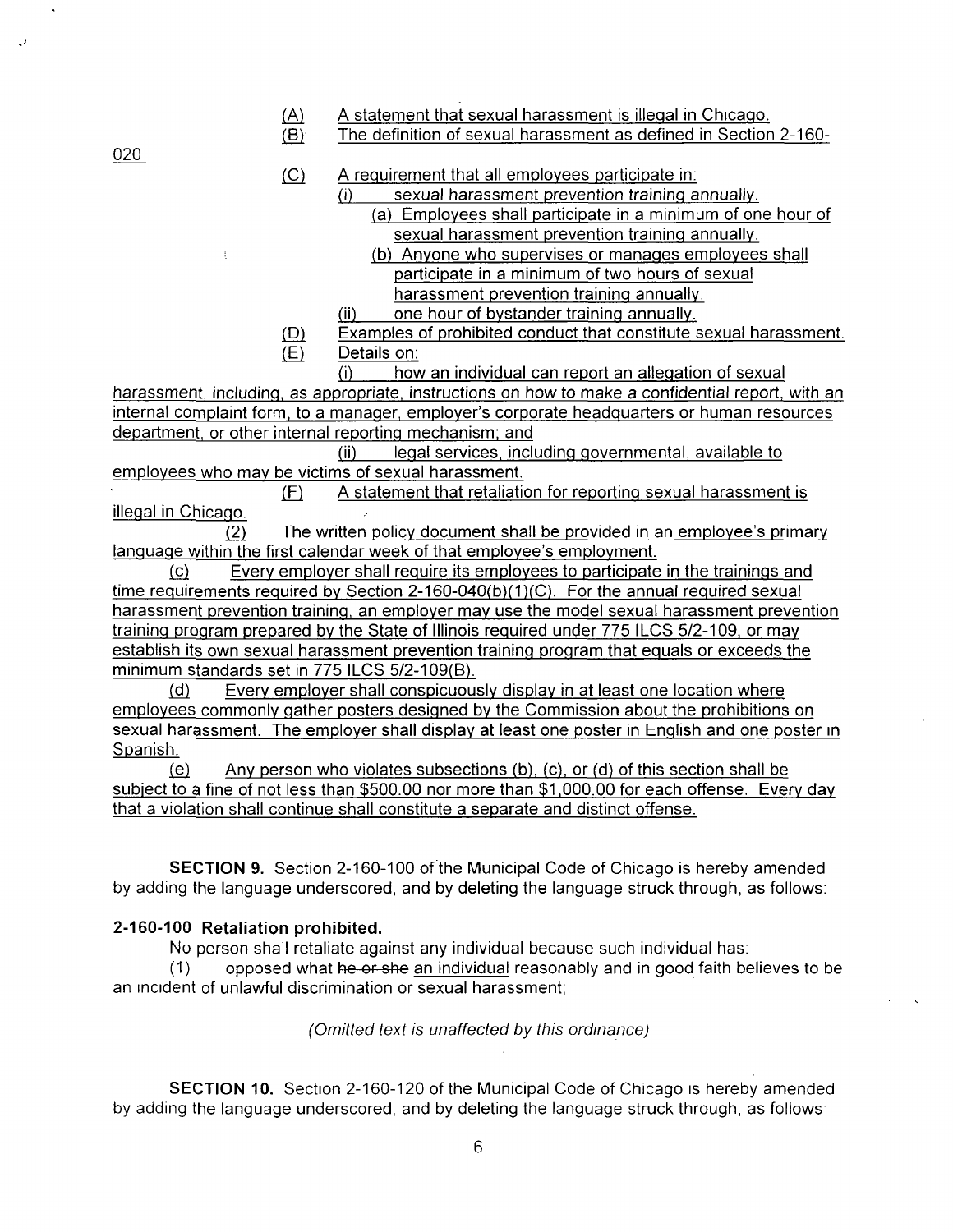#### **2-160-120 Violation - Penalty.**

Unless another fine or penalty is specifically provided in this Code, any person who violates any provision of this ordinance as determined by this commission Commission shall be fined not less than  $$100.00$  \$5,000.00 and not more than  $$1,000.00$  \$10,000.00 for each offense In addition, any City licensee who violates any provision of this chapter or any rule or regulation promulgated thereunder may be subject to license discipline pursuant to Section 4-4-280 of this Code. Every day that a violation shall continue shall constitute a separate and distinct offense.

SECTION 11. Section 4-6-180 of the Municipal Code of Chicago is hereby amended by adding the language underscored, and by deleting the language struck through, as follows:

## **4-6-180 Hotel.**

(a) Definitions. As used in this section:

## (Omitted text is unaffected by this ordinance)

"Sexual harassment" means any (i) unwelcome sexual advances or unwelcome conduct of a sexual nature; or (ii) request for sexual favors, or other verbal or physical conduct of a sexual-nature, when (1) submission to such conduct is made either explicitly or implicitly a term or condition of an individual's employment, or (2) submission to or rejection of such conduct by an individual is used as the basis for any employment decision affecting the individual, or (3) such conduct has the purpose or effect of substantially interfering with an individual's work performance or creating an intimidating, hostile, or offensive working environment; or (iii) sexual misconduct, which means any behavior of a sexual nature which also involves coercion, abuse of authority, or misuse of an individual's employment position.

(Omitted text is unaffected by this ordinance)

(d) Departmental duties.

(1) The department of buildings Department of Buildings shall inspect each licensed hotel at least twice every year. Such inspection shall verify that the premises comply in all respects with the ventilation, sanitary, fire prevention and building provisions of this Code and the laws of the State of Illinois pertaining to such establishments. If, within the 12-month period prior to the date of any such bi-annual inspection, the hotel was inspected by the department of buildings Department of Buildings in connection with a periodic inspection, code compliance inspection or certificate of occupancy, such inspection shall be deemed to meet the inspection requirement set forth herein. The department of health Department of Health, fire department Fire Department, and department of buildings Department of Buildings are authorized to conduct such additional inspections as they deem necessary to maintain health and safety.

(2) The superintendent of police Superintendent of Police shall, when making a report relative to criminal activity on or immediately adjacent to the licensed establishment (1) conduct an investigation to determine whether a public nuisance within the meaning of subsection (e)(f)(2) of this section occurred at the establishment or on immediately adjacent property; and (2) prepare a written investigative report summarizing the findings of such investigation and recommending appropriate legal and administrative action which may be taken in response to such public nuisance, including, but not limited to, license suspension or revocation, and (3) transmit the investigative report, within 48 hours of the incident identified in the police report, to the commissioner of business affairs and consumer protection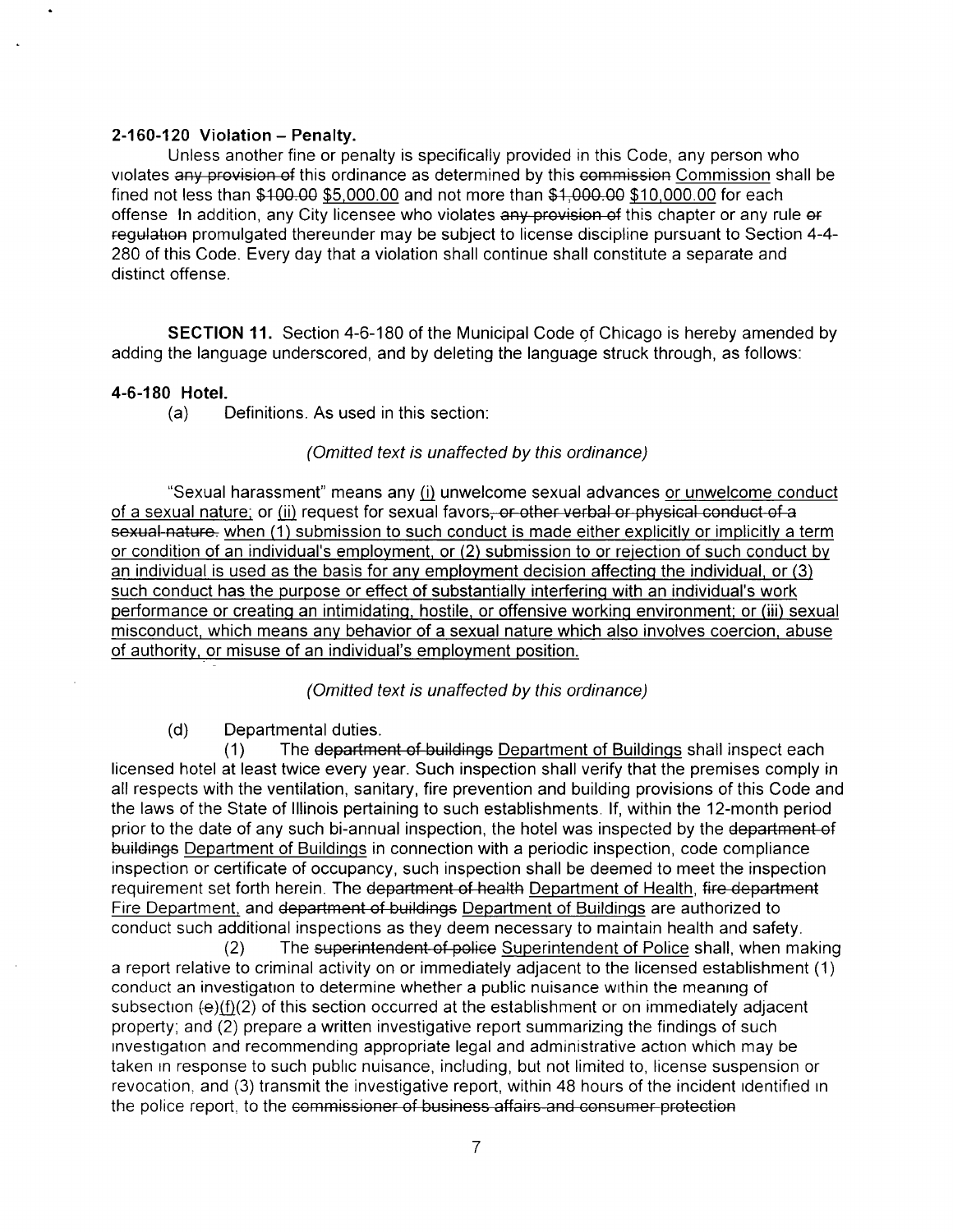Commissioner of Business Affairs and Consumer Protection and corporation counsel Corporation Counsel for further action as warranted. Upon request by any alderman or eity council City Council committee, the corporation counsel Corporation Counsel shall make the report submitted pursuant to this subsection available to such alderman or eity council City Council committee for review.

(e) Legal duties. Each licensee engaged in the business of hotel shall have a duty to-

#### (Omitted text is unaffected by this ordinance)

(2) develop, maintain and comply with a written anti-sexual harassment policy to protect employees against sexual assault and sexual harassment by guests. Such policy shall: (a) encourage employees ("complaining employee") to immediately report to the licensee instances of alleged sexual assault and sexual harassment by guests ("offending guest"); (b) describe the procedures that the complaining employee and licensee shall follow in such cases; (c) instruct the complaining employee to cease work and to leave the immediate area where danger is perceived until hotel security personnel or members of the Police Department arrive to provide assistance; (d) offer temporary work assignments to the complaining employee during the duration of the offending guest's stay at the hotel, which may include assigning the employee to work on a different floor or at a different station or work area away from the offending guest; (e) provide the complaining employee with necessary paid time off to: (i) sign a complaint with the Police Department against the offending guest, and (ii) testify as a witness at any legal proceeding that may ensue as a result of such complaint, if the complaining employee is still in the licensee's employ at the time such legal proceeding occurs; (f) inform the employee that the Illinois Human Rights Act, Chicago Human Rights Ordinance and Title VII of the Civil Rights Act of 1964 provide additional protections against sexual harassment in the workplace; and (g) inform the employee that subsection (f)(3) of this section makes it illegal for an employer to retaliate against any employee who reasonably uses a panic button or notification device, or in good faith avails himself or herself of the requirements set forth in subsection (e)(2)(c), (e)(2)(d), (e)(2)(e) of this subsection, or discloses, reports or testifies about any violation of this section or rules promulgated thereunder. Nothing in this subsection (e)(2) shall be construed to relieve the licensee from compliance with Section 4-4- 306;and

 $(3)$  provide all employees with a current copy in English, Spanish, and Polish of the hotel's anti-sexual harassment policy required by subsection (e)(2), and post such policy in English, Spanish, and Polish in conspicuous places in areas of the hotel, such as supply rooms or employee lunch rooms, where employees can reasonably be expected to see it. This policy shall be in addition to the written policy document prohibiting sexual harassment reguired bv Section 2-160-040.

(Omitted text is unaffected by this ordinance)

(f) Prohibited acts. It shall be unlawful for any licensee engaged in the business of hotel to:

#### $(Omitted text is unaffected by this ordiance)$

(2) knowingly permit prostitution, pimping, gambling or illegal possession or delivery of, or trafficking in, controlled substances or other drugs, including cannabis, to occur on or immediately adjacent to the licensed establishment; or to fail to discover such illegal acts on or immediately adjacent to the licensed establishment under circumstances in which a